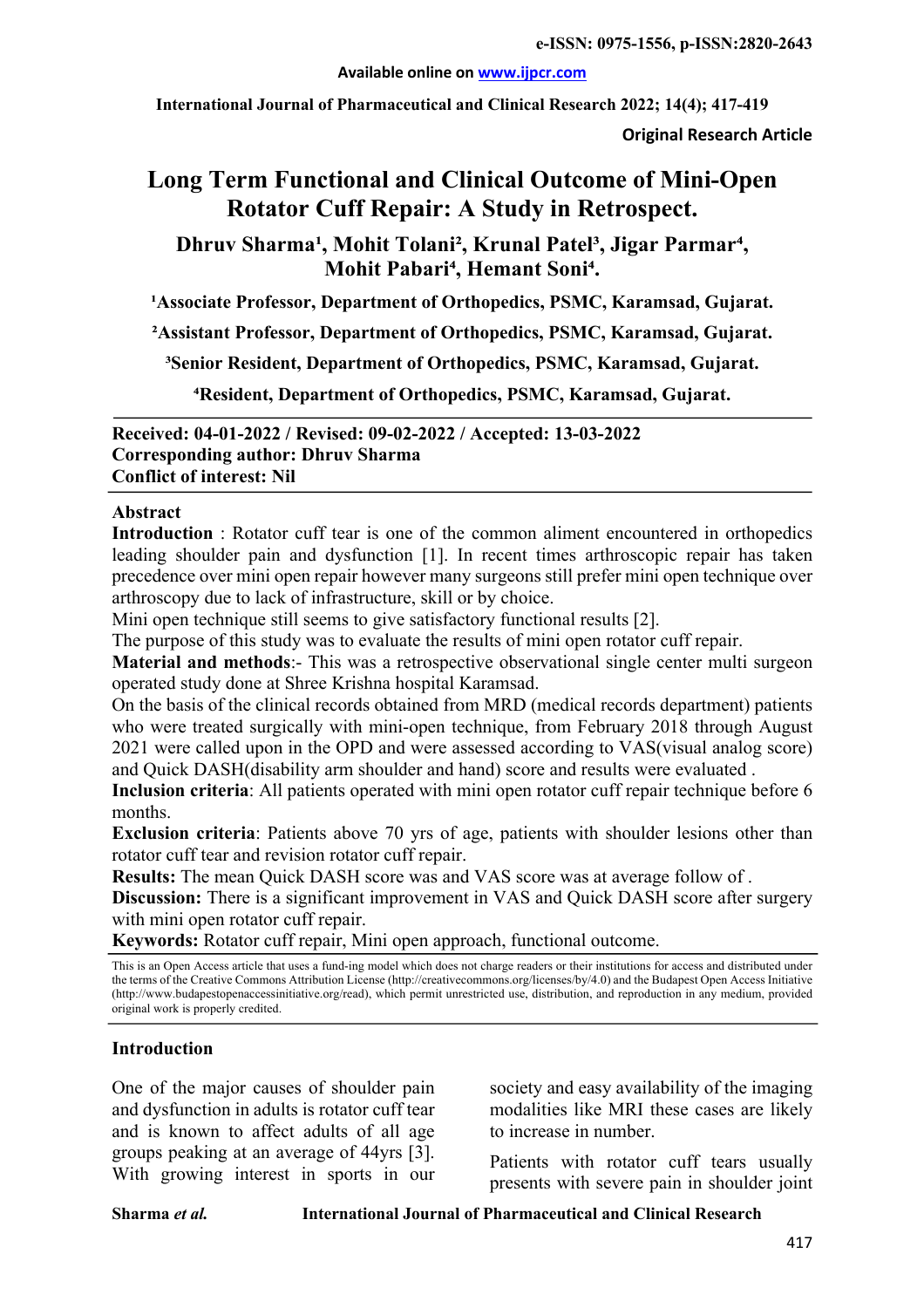which may exacerbate at night. Pain is more significant when patient tries to abduct or on lifting of heavy objects. Hence, the aim of any surgical imtervention in rotator cuff tears should be to provide painless arc of motion with minimal dysfunction.

### **Methods:**

This was a retrospective observational single center multi surgeon operated study done at Shree Krishna hospital Karamsad.

This study was conducted at shree krishna hospital karamasad. clinical records department was asked to retrieve the data of all the patients treated surgically for rotator cuff tear in the last 5 years. Documents of these patients were reviewed in detail for their operative notes. All the patients who were operated with mini open technique were included in this study. All these

patients were called telephonically and were given appointment in OPD for follow up.

We selected quick dash score for recording functional outcome as it is a PROM (patient reported outcome measure). Also the Quick DASH has high construct validity and good responsiveness[4]. Several studies confirm that the Quick DASH is highly responsive and valid for different patient populations with upper limb pathologies [5,6).

On follow up after taking consent, they were given handouts of Quick DASH score and their responses were recorded. These responses were compared with their pre operative quick dash scores in the clinical records obtained from MRD.

# Statistical method:

Data was analyzed using paired t-test.

| SR. NO.        | <b>SEX</b> | <b>HOSPITAL NO</b> | <b>DATE OF OPERATION</b> | <b>PRE OP QUICK DASH</b> | <b>POST OP QUICK DASH</b> | FOLLOW UP IN MONTHS PRE OP VAS |     | <b>POST OP VAS</b> |
|----------------|------------|--------------------|--------------------------|--------------------------|---------------------------|--------------------------------|-----|--------------------|
|                | Е          | 41299-L            | 06-02-2018               | 50                       | 2.3                       | 46                             | 6   |                    |
| $\overline{2}$ | М          | 63434-H            | 28-02-2018               | 43.2                     | $\Omega$                  | 46                             | 7   |                    |
| 3              | Е          | 51045-A            | 05-07-2018               | 45.5                     | 4.5                       | 41                             | 5   |                    |
| 4              | м          | 67628-L            | 18-07-2018               | 45.5                     | $\mathbf{0}$              | 40                             | 8   |                    |
| 5              | F          | 81473-D            | 30-07-2018               | 43.2                     | 2.3                       | 41                             | 5   | 0                  |
| 6              | F          | 14020-L            | 02-08-2018               | 50                       | $\mathbf{0}$              | 40                             |     |                    |
| 7              | м          | 57822-B            | 17-08-2021               | 43.2                     | 2.3                       | 6                              | 6   |                    |
| 8              | М          | 16960-M            | 09-03-2019               | 43.2                     | 4.5                       | 33                             |     |                    |
| 9              | F.         | 20843-M            | 15-04-2019               | 45.5                     | $\Omega$                  | 32                             | 7   |                    |
| 10             | F          | 23974-M            | 01-05-2019               | 50                       | 2.3                       | 31                             | 6   |                    |
| 11             | м          | 29308-M            | 10-06-2019               | 45.5                     | 4.5                       | 30                             | 8   |                    |
| 12             | F          | 99246-D            | 20-07-2019               | 43.2                     | 4.5                       | 29                             | 5   | 0                  |
| 13             | м          | 95404-K            | 14-02-2020               | 43.2                     | 6.8                       | 20                             | 6   |                    |
| 14             | F          | 32635-N            | 13-06-2019               | 50                       | 9.1                       | 24                             | 7   |                    |
| 15             | F          | 23884-K            | 30-05-2020               | 45.5                     | 2.3                       |                                | 6   |                    |
|                |            |                    |                          | 45.78                    | 3.026666667               | 31.06666667                    | 6.4 | 1.6                |

**Figure 1: Data collection sheet**

# **Results:**

In our study total 15 patients with rotator cuff tear operated with mini open technique came to follow up for evaluation of Quick DASH score out of which 9 females(60%)

and 7 males(40%).

Mean follow up interval of patients in our study was 31.06 months(range:6-46)

The mean quick dash value of all the patients pre operatively was found to be 45.78 (range:43.2-50) and mean post operative quick dash value of all the patients post operatively was found to be 3.02 (range:0-9.1).

The mean VAS score value of all the patients pre operatively was found to be 6.4(range 5-8) and mean post operative VAS score value of all the patients post operatively was found to be 1.6(range 0-4).

# **Conclusion:**

Mini open technique for surgical repair of rotator cuff repair has promising results and can be considered standard of treatment requiring minimal infrastructure support and generous learning curve. Long term results of this technique are considerably good providing excellent post operative outcome at long term follow up